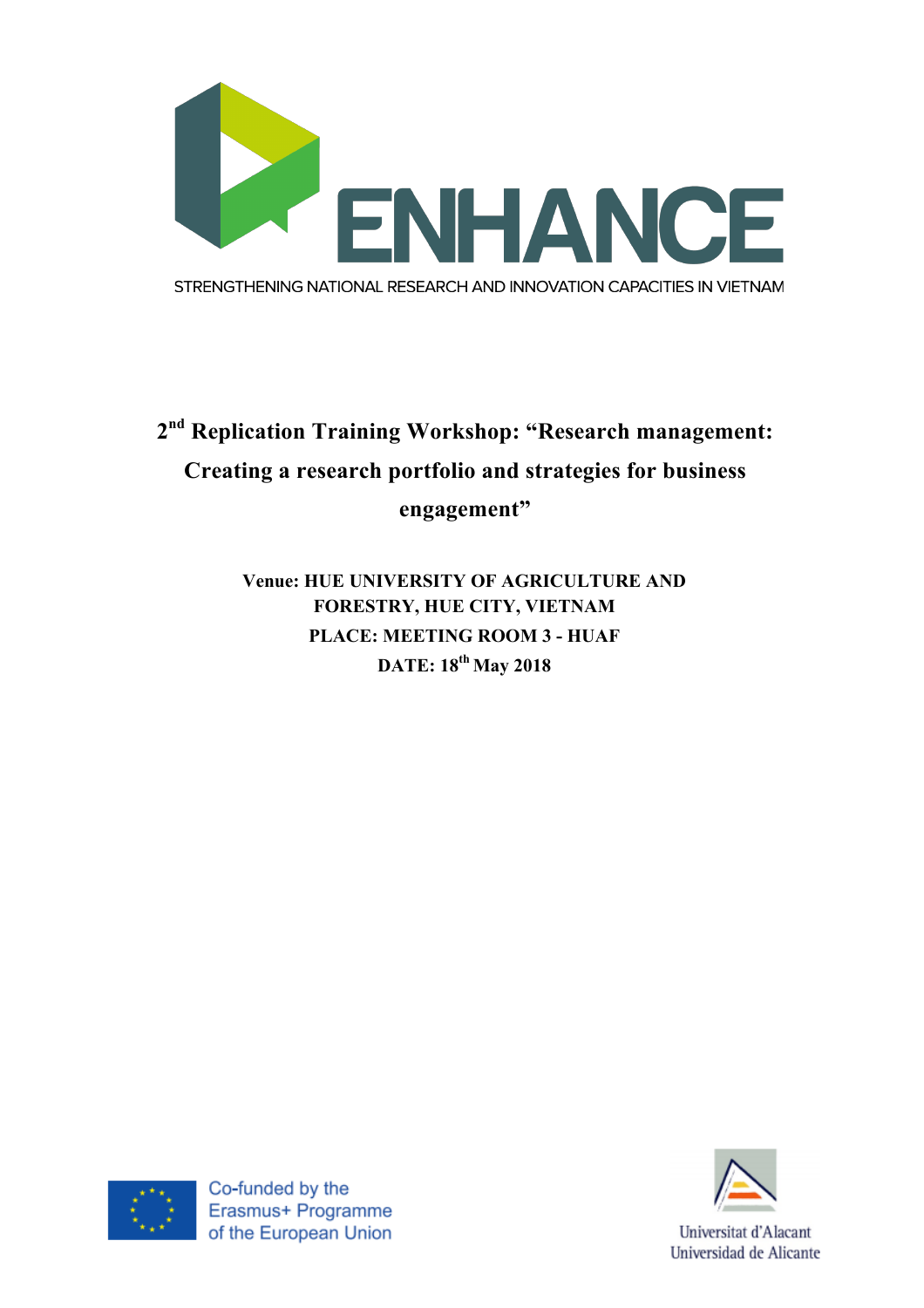

**Project Acronym**: ENHANCE **Project Title**: strEngthening National researcH And iNnovation Capacities in viEtnam **Contract Number**: 2015-3574/001-001 **Project Reference Number**: 561749-EPP-1-2015-1-ES-EPPKA2- CBHE-SP

## **Venue: HUE UNIVERSITY OF AGRICULTURE AND FORESTRY, HUE CITY, VIETNAM PLACE: MEETING ROOM 3 - HUAF**

**Expected results** 

.

After this workshop, participants shall be able:

- To understand the objectives, models and structure of a Technology Transfer Office and how to apply for faculties and departments at HUAF
- To understand different Technology Transfer Schemes and the impact of Technology Transfer activities.
- To understand how to create a research portfolio and develop marketing strategies.
- To understand the importance of developing strategies for business engagement and how to apply for faculties and departments at HUAF.